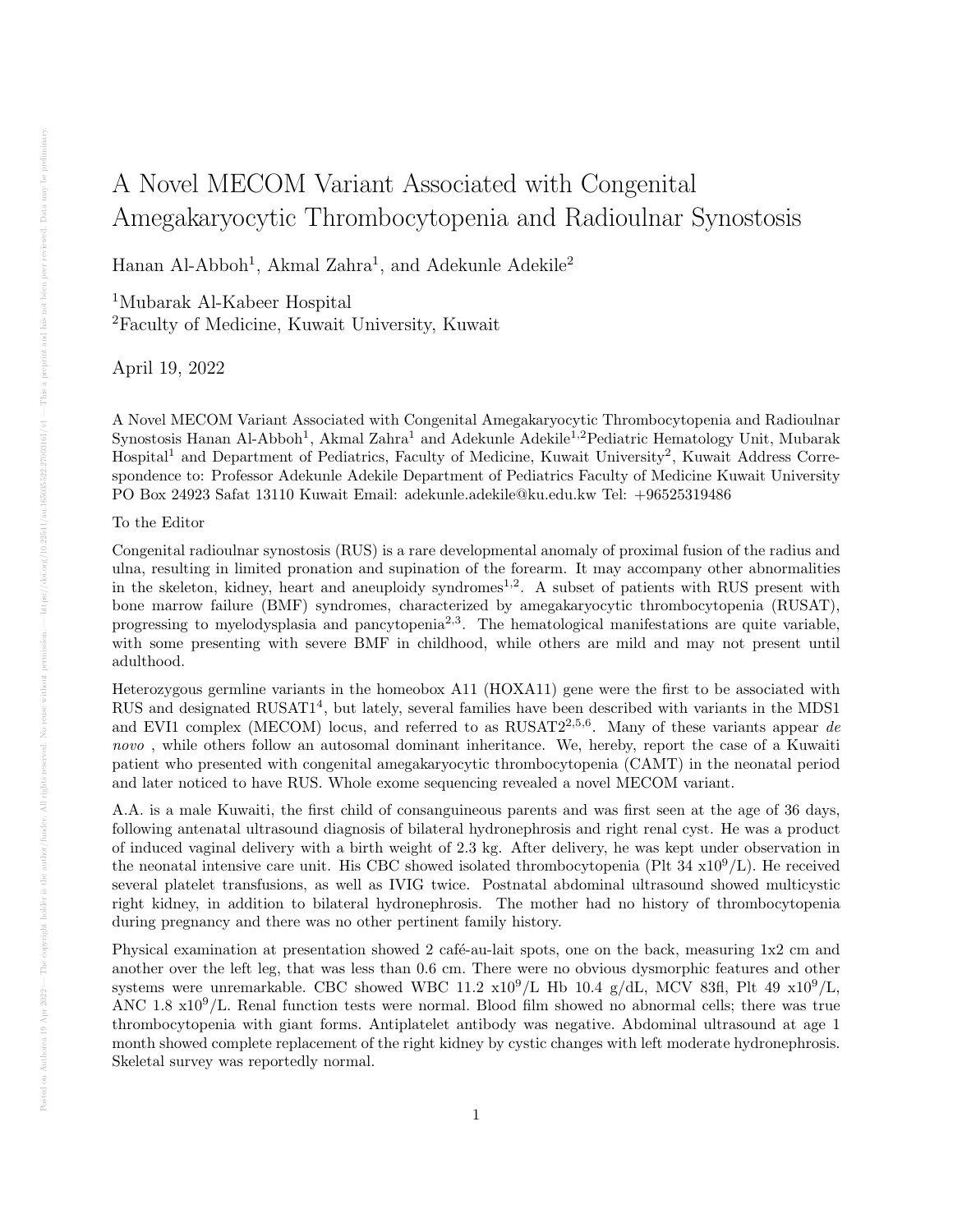Bone marrow biopsy showed normal distribution of granulocytic and erythroid precursors, with severe suppression of megakaryocytosis, consistent with a bone marrow failure syndrome. Chromosomal breakage study was normal. The patient was diagnosed with right undescended testis, as well as right inguinal hernia that were operated at age 1 year and 10 months. At the age 2 and a half years, A.A. was noticed to have limited bilateral arm movement supination and pronation. The mother volunteered that she has a similar defect. X-rays confirmed that the child had bilateral radioulnar synostosis. Whole exome sequencing showed that the patient is heterozygous for a previously-unreported MECOM gene, c.2282A>G mutation. Unfortunately, the parents have not been screened for these mutations.

The patient has been under follow up for 4 years, his platelet count has been stable, ranging between 40-50  $x10<sup>9</sup>/L$ , with no bleeding tendency. In spite of his limited arm rotation, he currently functions normally in his daily activities, however, his hand writing skills and ability to engage in sports are yet to be observed since he is still pre-school age. Platelet transfusion is reserved only for severe bleeding, which he has not had. Bone marrow transplant may be considered in future if his bone marrow failure worsens and/or his marrow shows dysplastic changes.

Dokal et al<sup>3</sup> were the first to report an association between RUS and late-onset BMF, while Thompson et al described its association with CAMT and linked it to the c.872delA ,p.Asn291Thrfs3 variant of the  $HOXA11$  gene<sup>4,7</sup>. More recently, several germline mutations in the  $MECOM$  locus have been reported and appear to be the more common cause of RUSAT. Indeed, no other cases of HOXA11 mutations linked to RUSAT have been described since the initial report. Niihori et al<sup>8</sup> reported the first 3 heterozygous MECOM mutations in 3 sporadic patients. These variants and those subsequently reported by Walne et  $al^2$ are in a highly conserved cluster within 10 amino acids (aa750-760) and impact on either the highly conserved Cys2His2 zinc finger motif (zinc finger 8, aa733-755) or the adjacent linker motif (aa756-760). It has been shown that removal of the  $8<sup>th</sup>$  zinc finger causes granulopoiesis arrest while mutations and deletions in other parts of the complex, outside the  $8^{th}$  and  $9^{th}$  fingers, are associated with hematological disorders without  $RUS<sup>9</sup>$ .

MECOM codes for a zinc finger transcription factor with important roles in normal development and oncogenesis and is involved in the regulation of embryonic development and hematopoietic stem-cell renewal. Hence the phenotype in individuals with these mutations is very variable ranging from BMF to different skeletal, cardiac, renal malformations, B cell deficiency and sensorineural deafness.

Our patient showed a previously unreported variant in the region of the 8<sup>th</sup> zinc finger of the MECOM locus. This c.2282A>G missense variant results in the tyrosine to cysteine substitution at codon 761 (p.Tyr761Cys). The amino acid is in the Zinc finger, C2H2 and Zinc finger, C2H2-like protein domains and is highly evolutionarily conserved. Unfortunately, the parents were not screened for the mutation, however, the mother shows RUS, with normal blood counts. This is consistent with the marked variability in the clinical phenotype. The father is also physically and hematologically normal.

Apart from thrombocytopenia, our patient also had renal abnormalities – hydronephrosis and multicystic kidney disease. The natural history of his condition is that he may develop pancytopenia and/or myelodysplasia in the future. He is under close follow up and will be considered for bone marrow transplantation if his condition worsens. In the meantime, he remains hypomegakaryocytic with a platelet count at  $30 - 50 \text{ x}$  $10<sup>9</sup>/l$  while other blood cellular elements are normal. His renal function and hearing are being monitored, but still remain normal.

## Acknowledgements

We thank the patient's family for allowing us to report this case. The whole exome sequencing was done at the Laboratory of Genetics and Genomics, Cincinnati Children's Hospital, Cincinnati, Ohio.

## References

1. Rizzo R, Pavone V, Corsello G, Sorge G, Neri G, Opitz JM. Autosomal dominant and sporadic radio-ulnar synostosis. Am J Med Genet.1997;68(2):127-134.